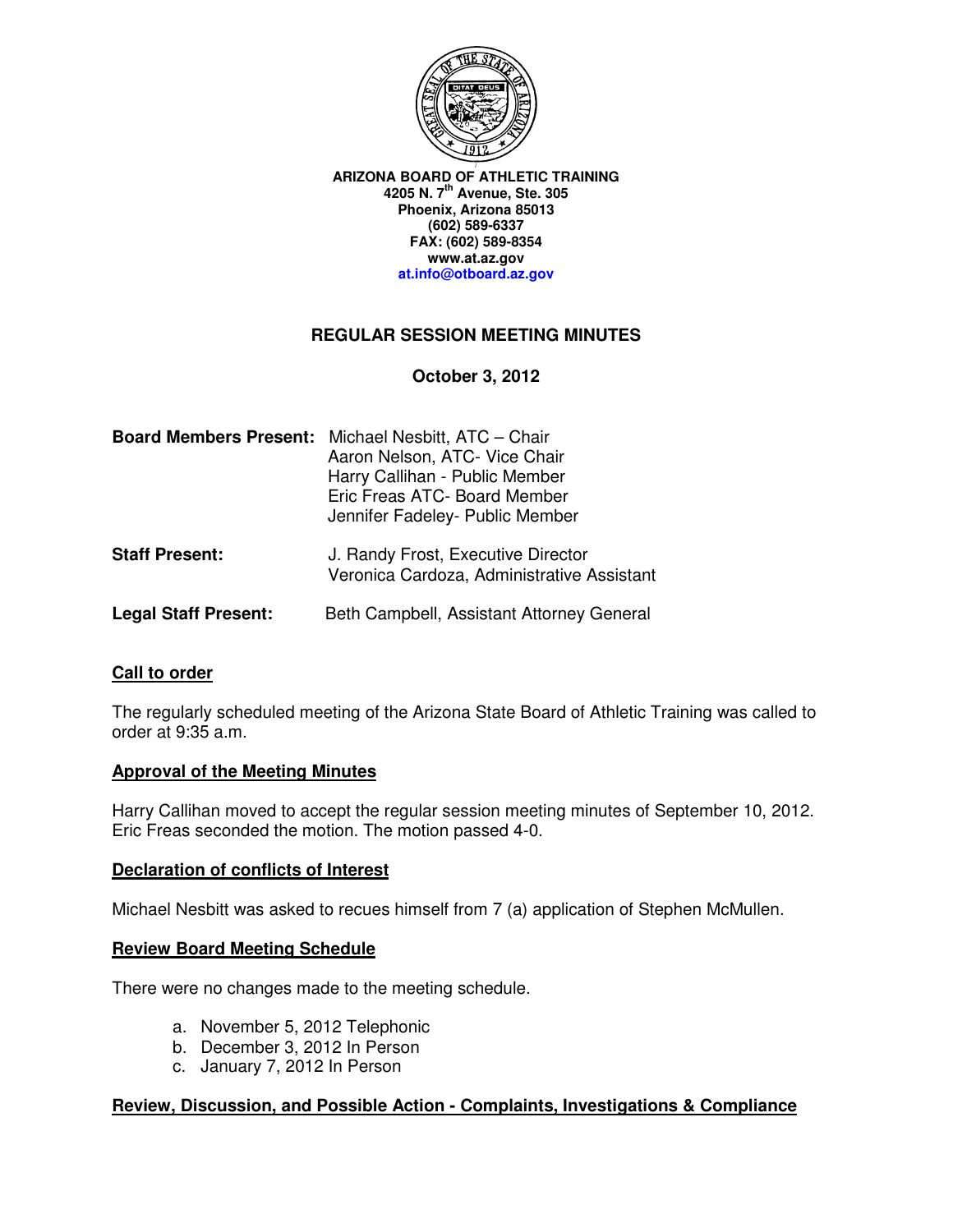# **Initial Review of Complaints**

There were no new complaints to come before the Board.

#### **Open Complaints and Investigations**

Aaron Cox, #0427- The Assistant AG, Beth Campbell, informed the Board that the AGs Office is still trying to work with Mr. Cox's Attorney on an agreement. Staff informed the Board that Mr. Cox is still incarcerated and that he will not be getting out anytime soon. Staff will continue to monitor and inform the Board if anything changes.

## **Discipline Status Report**

The Board discussed the Disciplinary Status Report of the following licensees:

- 1. Mohammed Mirza, ATC License # 0924, Staff reported that there wasn't anything new to report. Staff will contact Mr. Mirza to check on his progress.
- 2. Ryan Pinson, ATC License # 0238, Staff reported that there wasn't anything new to report.
- 3. Jeffrey Schrock, ATC Lic. # 0672, Staff informed the Board that Mr. Schrock has yet to provide the Board with a payment and proof of course completion. Staff also informed the Board that the BOC informed us that Mr. Schrock is not in good standing as he failed to renew his certification. The Board directed Staff to do further research on Mr. Schrock and report the findings at the next meeting.
- 4. Glenn Steele, ATC Lic. # 0340, Staff reported that there wasn't anything new to report.
- 5. Chad Cook, ATC Lic. # 1092, Staff reported that there wasn't anything new to report.
- 6. Ricardo Moreno, ATC Lic # 0281, Staff reported that Mr. Moreno is still employed with the Globetrotters.
- 7. Jennifer Hoenig, Staff reported that Ms. Hoenig signed her consent agreement.

## **Informal Interviews**

There were no informal interviews to come before the Board.

#### **Substantive review, discussion, and vote regarding the applications for licenses as follows**

## **a. Initial applications**

Aaron Nelson moved to approve 5 of the 6 initial applications listed. Eric Freas seconded the motion. The motion passed 5-0.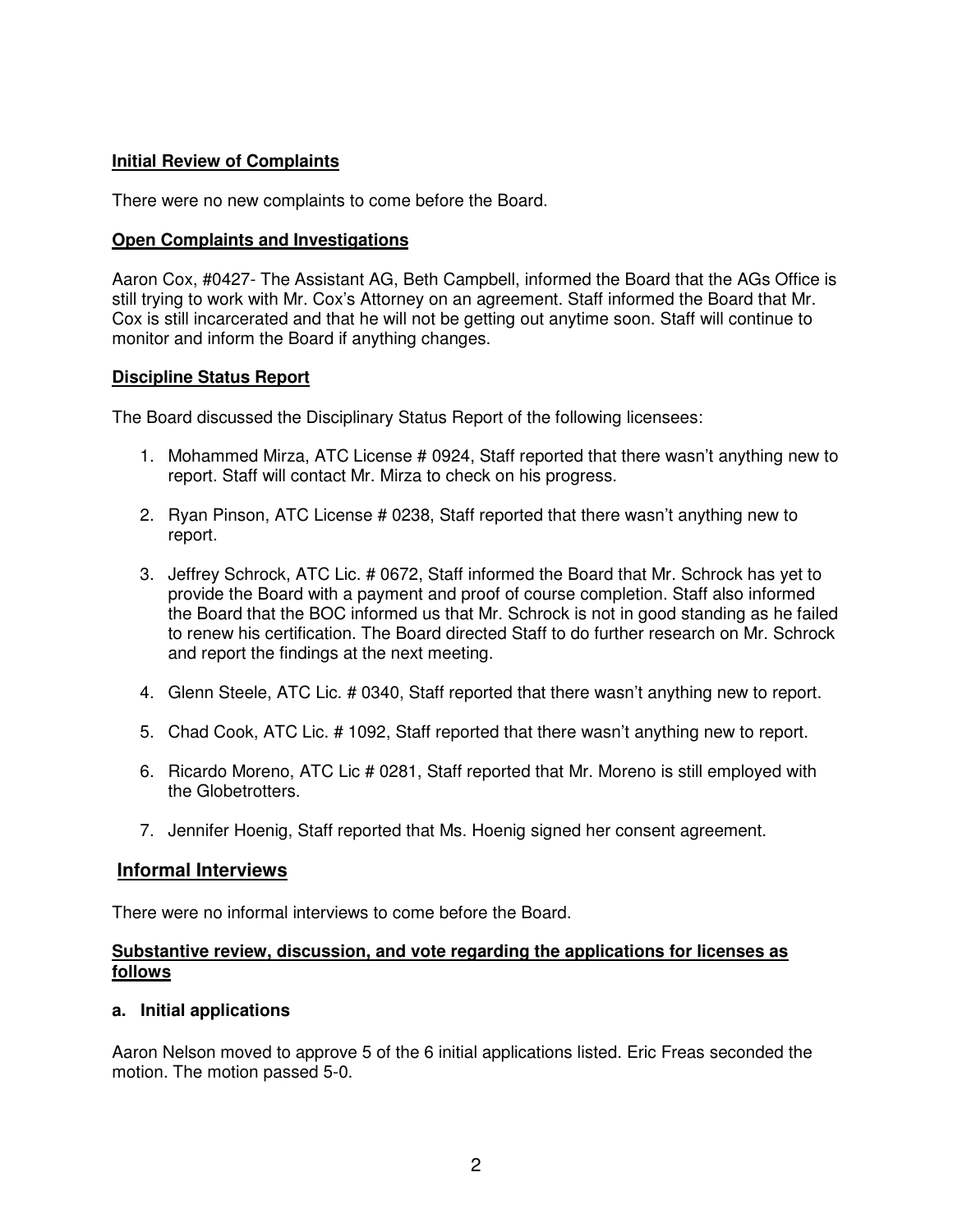The Board then reviewed the previously tabled application of Stephen L. McMullen. Mr. McMullen was present and addressed the Board regarding his duties at Gila Ridge high school in Yuma AZ. Mr. McMullen stated that he is a teacher and teaches the sports medicine class at Gila Ridge. Mr. McMullen stated that he has worked on athletes during sporting events and admitted to practicing without a license. After much discussion, the Board went into executive session for legal advice. Upon returning to open session, Jennifer Fadeley moved to grant Mr. McMullen a license upon his signing of a consent agreement for probation, continuing education and civil penalty. Eric Freas seconded the motion. The motion passed 4-0. Mr. Nesbitt recused himself.

# **b. Renewal applications**

Jennifer Fadeley moved to approve 15 of the 17 renewal applications listed. Eric Freas seconded the motion. The motion passed 5-0.

The Board discussed the application of Crystal Mowbray who practiced on an expired license. Aaron Nelson moved to approve the application of Ms. Mowbray and issue a confidential advisory letter. Eric Freas seconded the motion. The motion passed 5-0.

Aaron Nelson moved to open a complaint for against Samantha Birchall, Head Athletic Trainer at Agua Fria Union High School. Eric Freas seconded the motion. The motion passed 5-0.

The Board then discussed the application of Sara Smith who practiced on an expired license. Aaron Nelson moved to approve the application of Ms. Smith and issue a consent agreement for probation. Jennifer Fadeley seconded the motion. The motion passed 5-0.

Jennifer Fadeley moved to open a complaint against the Head Athletic Trainer at Arizona State University. Aaron Nelson seconded the motion. The motion passed 5-0.

## **c. Renewal applications: (continued practice without current license)**

There were none.

#### **d. Incomplete applications:**

There were no incomplete applications to come before the Board.

#### **Review, Discussion, and Possible Action - Other Business**

- a. The Board discussed ideas that they would like to see discussed on future agendas. The following items were discussed:
	- Protocol to approach employers of athletic trainers regarding licensing issues.
	- Mandatory licensed athletic trainers in school athletics programs.
	- Protocol on how to handle inquiries and verbal complaints from the public.
	- Future Board automation efforts.
	- Ways to make the Board website more informative
- b. The Board discussed the future entry level masters program for athletic trainers. Dr. Debbie Craig from Northern Arizona University spoke to the Board telephonically